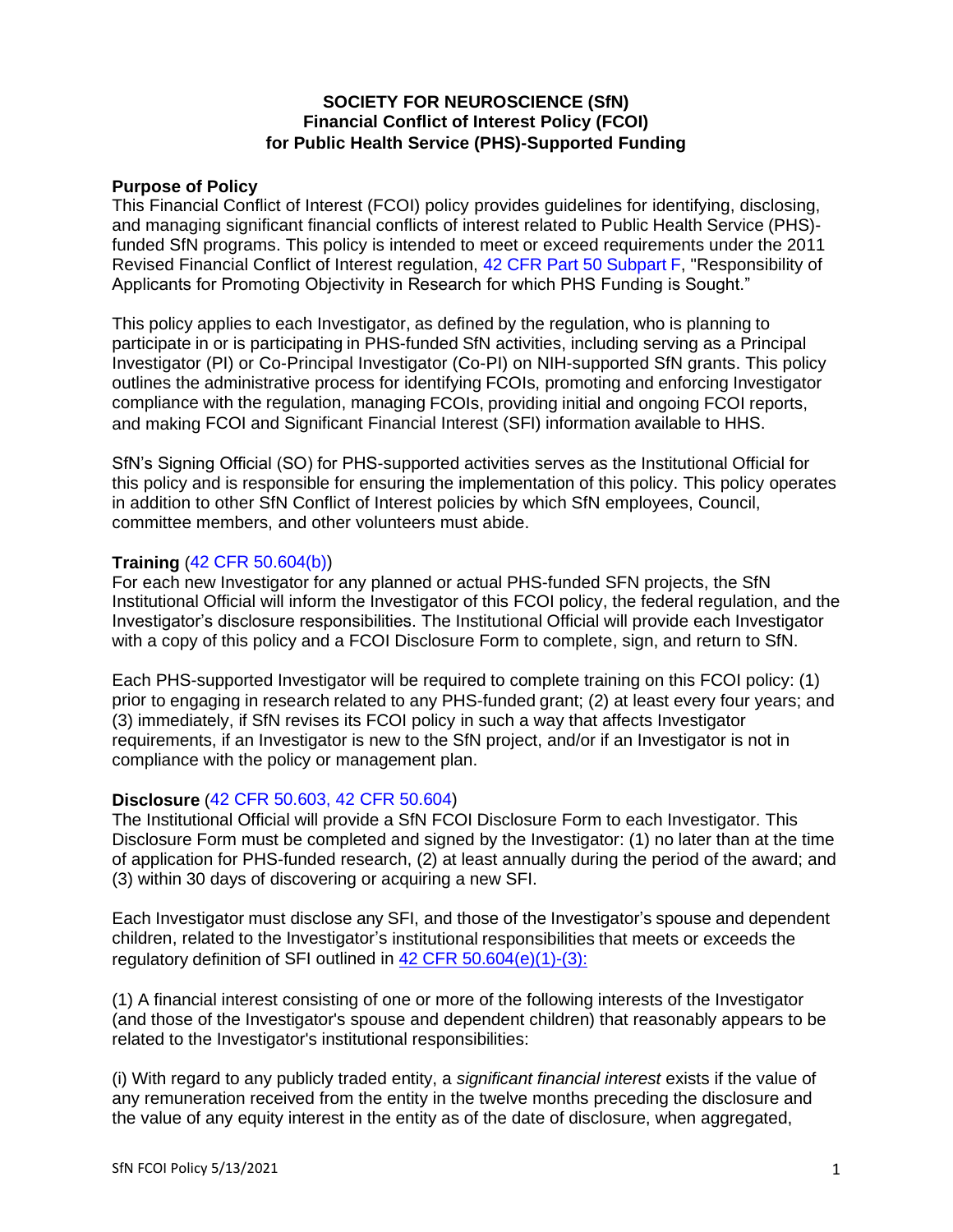exceeds \$5,000. For purposes of this definition, remuneration includes salary and any payment for services not otherwise identified as salary (e.g., consulting fees, honoraria, paid authorship); equity interest includes any stock, stock option, or other ownership interest, as determined through reference to public prices or other reasonable measures of fair market value;

(ii) With regard to any non-publicly traded entity, a *significant financial interest* exists if the value of any remuneration received from the entity in the twelve months preceding the disclosure, when aggregated, exceeds \$5,000, or when the Investigator (or the Investigator's spouse or dependent children) holds any equity interest (e.g., stock, stock option, or other ownership interest); or

(iii) Intellectual property rights and interests (e.g., patents, copyrights), upon receipt of income related to such rights and interests.

(2) Investigators also must disclose the occurrence of any reimbursed or sponsored travel (*i.e.,* that which is paid on behalf of the Investigator and not reimbursed to the Investigator so that the exact monetary value may not be readily available), related to their institutional responsibilities; provided, however, that this disclosure requirement does not apply to travel that is reimbursed or sponsored by a Federal, state, or local government agency, an Institution of higher education as defined at 20 U.S.C. 1001(a), an academic teaching hospital, a medical center, or a research institute that is affiliated with an Institution of higher education. The Institution's FCOI policy will specify the details of this disclosure, which will include, at a minimum, the purpose of the trip, the identity of the sponsor/organizer, the destination, and the duration. In accordance with the Institution's FCOI policy, the institutional official(s) will determine if further information is needed, including a determination or disclosure of monetary value, in order to determine whether the travel constitutes an FCOI with the PHS-funded research.

(3) The term *significant financial interest* does not include the following types of financial interests: salary, royalties, or other remuneration paid by the Institution to the Investigator if the Investigator is currently employed or otherwise appointed by the Institution, including intellectual property rights assigned to the Institution and agreements to share in royalties related to such rights; any ownership interest in the Institution held by the Investigator, if the Institution is a commercial or for-profit organization; income from investment vehicles, such as mutual funds and retirement accounts, as long as the Investigator does not directly control the investment decisions made in these vehicles; income from seminars, lectures, or teaching engagements sponsored by a Federal, state, or local government agency, an Institution of higher education as defined at 20 U.S.C. 1001(a), an academic teaching hospital, a medical center, or a research institute that is affiliated with an Institution of higher education; or income from service on advisory committees or review panels for a Federal, state, or local government agency, an Institution of higher education as defined at 20 U.S.C. 1001(a), an academic teaching hospital, a medical center, or a research institute that is affiliated with an Institution of higher education.

### **Review** [\(42 CFR 50.604\(d\)\(](https://ecfr.io/Title-42/sp42.1.50.f#se42.1.50_1604)f)(g), 42 CFR 50.605(a)(1-4))

The Institutional Official or his/her designee will review all Investigator SFI disclosures and determine: (1) whether an Investigator's SFI is related to PHS-funded research; and (2) if so related, whether the SFI is an FCOI (i.e., a SFI that could directly and significantly affect the design, conduct, or reporting of the PHS-funded research).

If the Institutional Official determines the FCOI can be managed, the Institutional Official will develop and implement a written management plan, intended to reduce or eliminate the conflict, as appropriate, within 60 days. The affected Investigator must formally agree to the proposed management strategies and sign the written management plan before participating or continuing participation in any related PHS-sponsored activity. The Institutional Official will monitor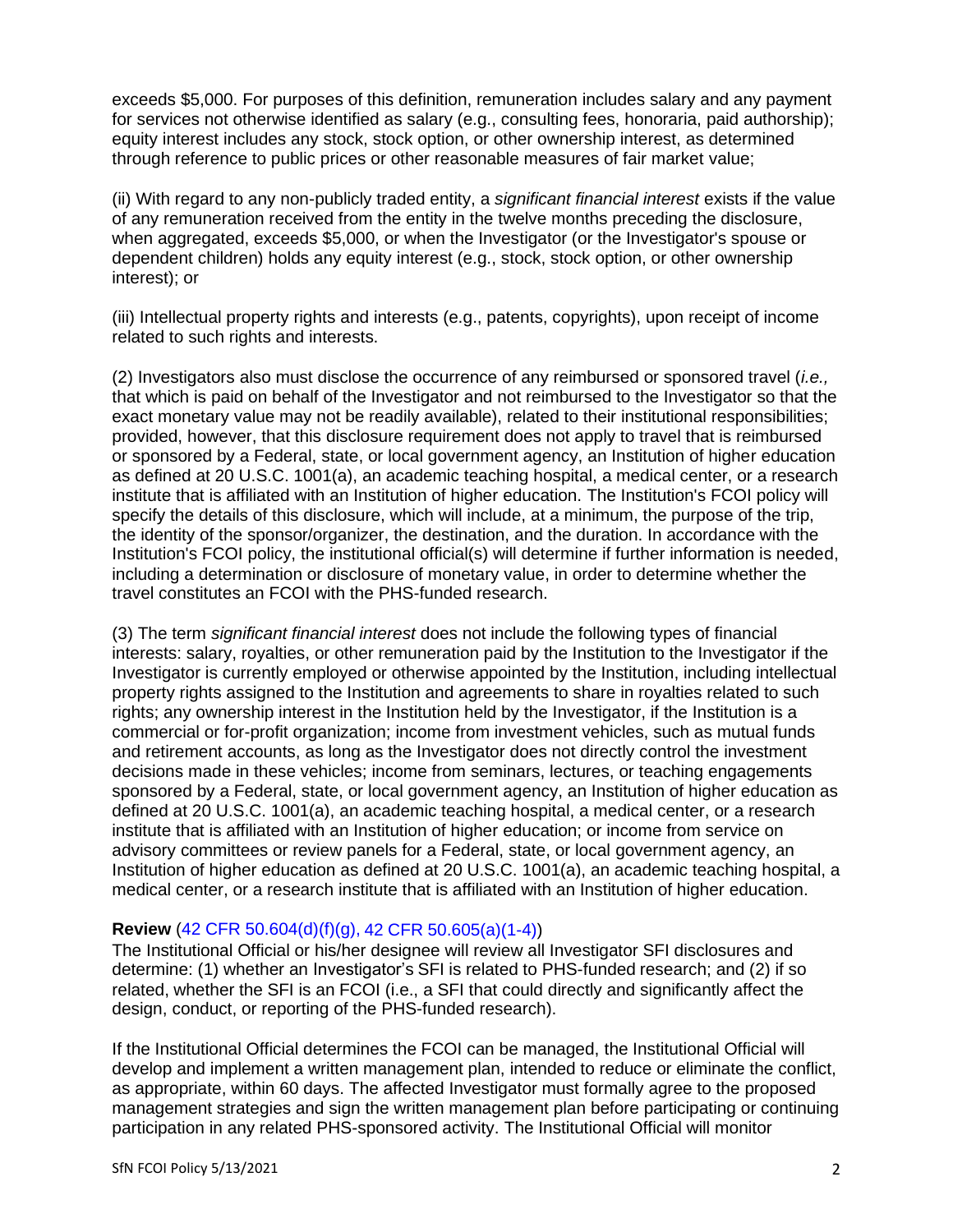Investigator compliance with the management plan until completion of the project.

If the Institutional Official determines the FCOI cannot be managed, the Institutional Official will move forward with suspension of the Investigator's association with the planned or actual PHSsupported project. The Institutional Official will provide the Investigator with a written explanation of this determination.

The above procedure also applies to cases where an Investigator discloses a new SFI or the Institution identifies an SFI that was not disclosed timely by an Investigator or not previously reviewed by the Institution. The above review procedure also applies to any financial conflicts of a subrecipient Investigator.

# **Monitoring and Reporting** (42 CFR [50.604\(h\),](https://ecfr.io/Title-42/sp42.1.50.f#se42.1.50_1604) 42 CFR [50.605\(b\)\)](https://ecfr.io/Title-42/sp42.1.50.f#se42.1.50_1605) 42 CFR [50.605\(a\)\(3\)\(iii\)\)](https://ecfr.io/Title-42/sp42.1.50.f#se42.1.50_1605)

The Institutional Official or his/her designee will submit initial, annual, and revised FCOI reports, including all reporting elements required by the regulation, to the NIH for SfN and its subrecipients, if applicable, as required by the regulation:

- (1) Prior to the expenditure of funds.
- (2) Within 60 days of identification for an Investigator who is newly participating in the project.
- (3) Within 60 days for new, or newly identified, FCOIs for existing Investigators.
- (4) At least annually to provide the status of any FCOIs and any changes to the management plan, if applicable, until the completion of the project.
- (5) Following a retrospective review to update a previously submitted report, if appropriate.

The Institutional Official will notify NIH promptly if bias is found with the design, conduct or reporting of NIH-funded research and will submit a Mitigation Report in accordance with reporting elements required under [42 CFR 50.605\(a\)\(3\)\(iii\).](https://ecfr.io/Title-42/sp42.1.50.f#se42.1.50_1605) The Institution Official will also notify NIH promptly if an Investigator fails to comply with the Institution's FCOI policy or a FCOI management plan appears to have biased the design, conduct, or reporting of the NIH-funded research (42 CFR [50.606\(a\)\)](https://ecfr.io/Title-42/sp42.1.50.f#se42.1.50_1606).

### **Maintenance of Records** (42 CFR [50.604\(i\)\)](https://ecfr.io/Title-42/sp42.1.50.f#se42.1.50_1604)

The Institution Official will ensure that all FCOI-related records are maintained at the Institution for at least three (3) years from the date the final expenditure report is submitted to the PHS (NIH) and/or from other dates specified in 45 CFR 75.361, where applicable.

### **Enforcement Mechanisms and Noncompliance** (42 CFR [50.604\(j\),](https://ecfr.io/Title-42/sp42.1.50.f#se42.1.50_1604) 42 CFR [50.605\(a\)\(3\)](https://ecfr.io/Title-42/sp42.1.50.f#se42.1.50_1605), [42](https://ecfr.io/Title-42/sp42.1.50.f#se42.1.50_1606) CFR [50.606\(c\)\)](https://ecfr.io/Title-42/sp42.1.50.f#se42.1.50_1606)

If an Investigator fails to comply with this policy, the Institutional Official may suspend all relevant activities or take other disciplinary action until the matter is resolved or other appropriate action taken by the Institutional Official. An Institutional Official's decision to suspend activities or take other action will be described in a written explanation of the decision to the Investigator and will notify the individual of the right to appeal the decision. The Institutional Official will promptly notify the PHS funding agency of action taken or to be taken.

If the Institutional Official determines that a FCOI was not identified or managed in a timely manner, including but not limited to an Investigator's failure to disclose a SFI determined to be a FCOI, or failure by an Investigator to materially comply with a management plan for a FCOI, the Institutional Official shall complete, within 120 days of this determination, a retrospective review of the Investigator's activities and the PHS-sponsored research project to determine whether the research conducted during the period of noncompliance was biased in the design, conduct, or reporting of the research. The Institutional Official will update any previously submitted report to